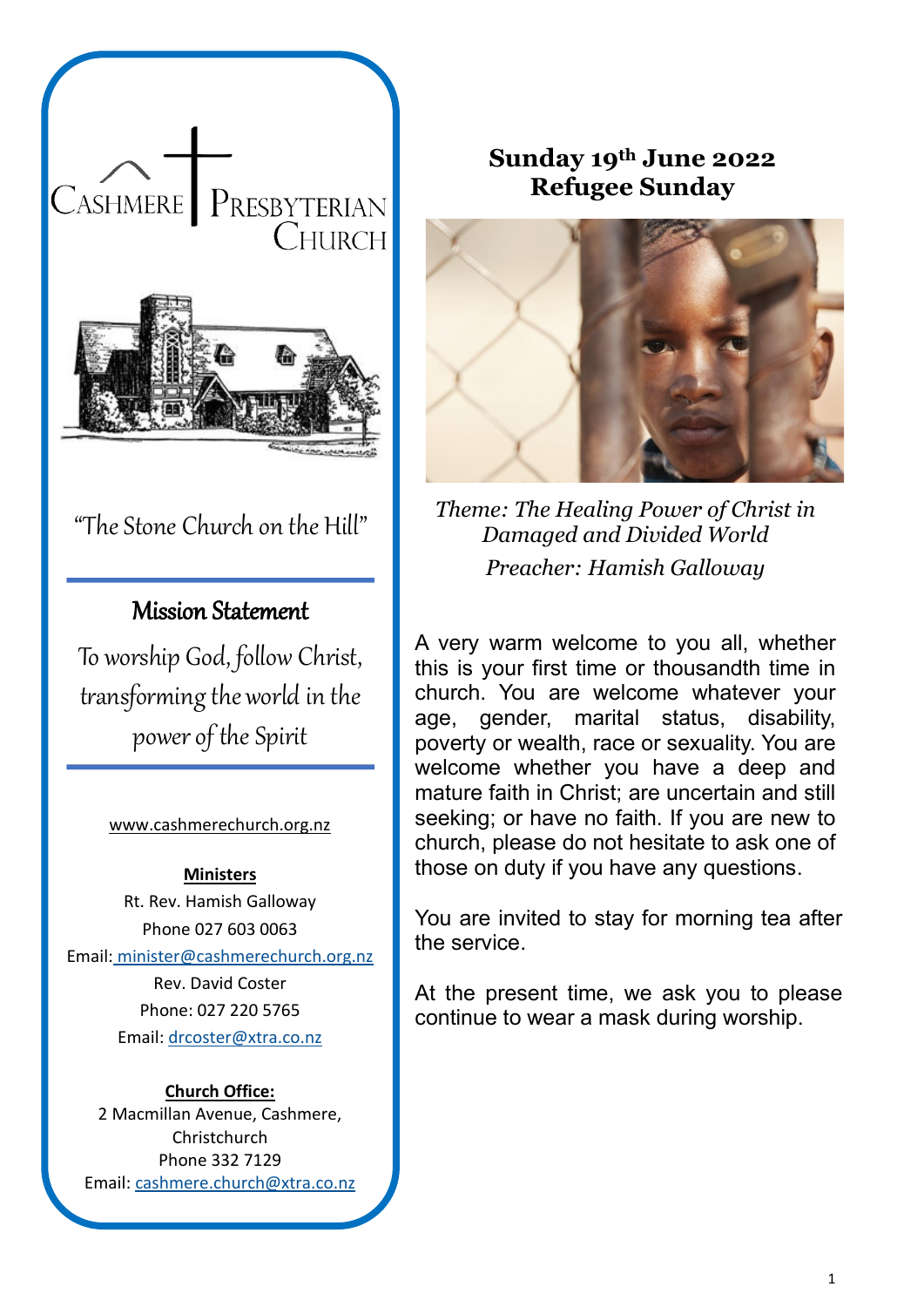# **Order of Worship**

*Congregational responses are in bold italics. Please stand as the Bible is processed in.*

## **Lighting the Fellowship Candle**

### **Welcome to Worship**

**Hymn:** God, whose almighty word

- 1. God, whose almighty word chaos and darkness heard and took their flight: Hear us, we humble pray, and where the Gospel day sheds not its glorious ray, let there be light!
- 2. Saviour, who came to bring, on your redeeming wing, healing and sight, health to the sick in mind, sight to the inly blind: now to all humankind let there be light!
- 3. Spirit of truth and love, life giving, holy dove, speed forth your flight; move o'er the water's face, bearing the lamp of grace, and in earth's darkest place let there be light!
- 4. Blessed and holy Three, glorious Trinity, Wisdom, Love, Might! Boundless as ocean's tide, rolling in fullest pride, through the world, far and wide, let there be light!

#### **Responsive Psalm** (22:19-28)

**<sup>19</sup>** But you, LORD, do not be far from me. You are my strength; come quickly to help me.

**<sup>20</sup>** *Deliver me from the sword, my precious life from the power of the dogs.*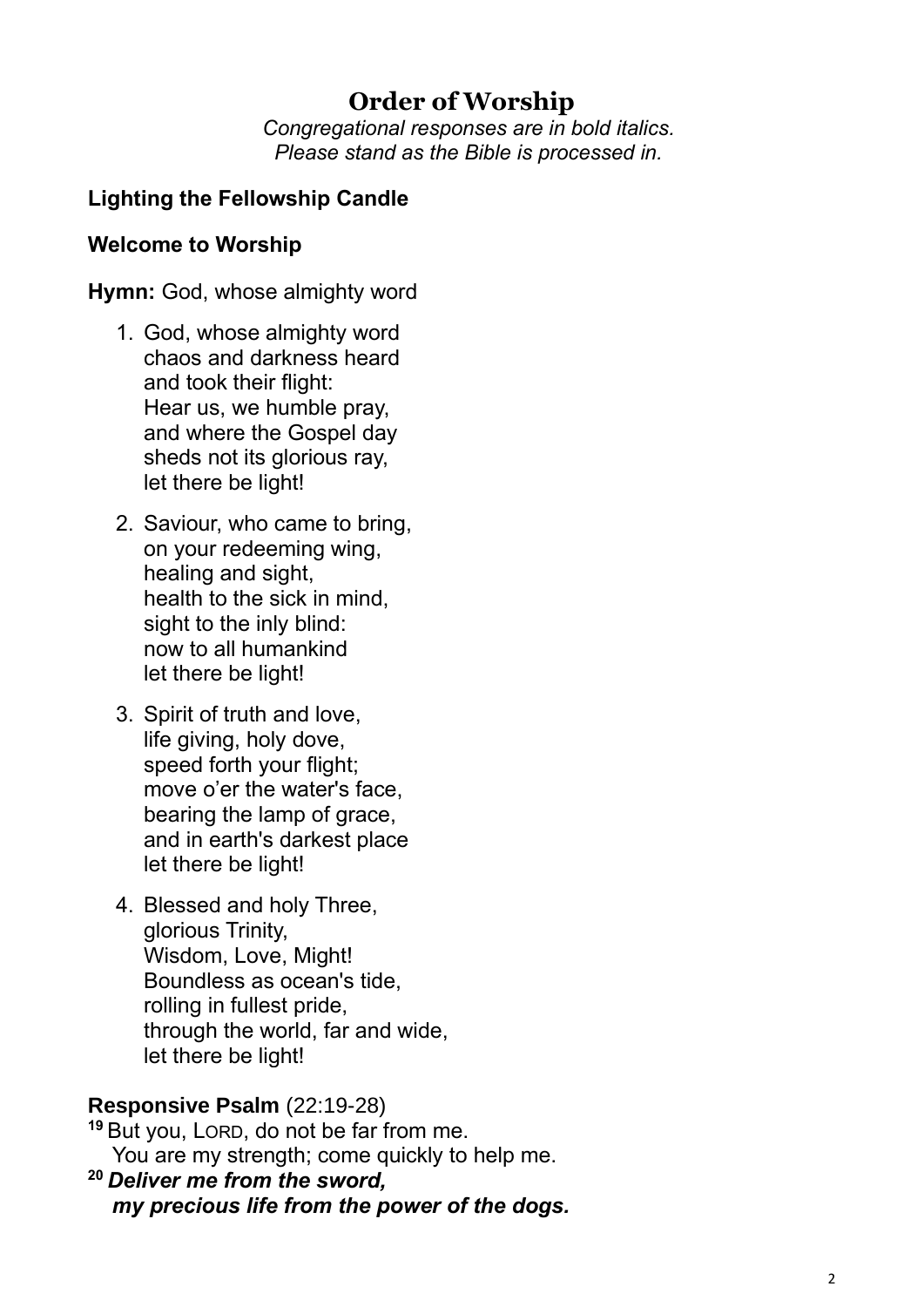**<sup>21</sup>** Rescue me from the mouth of the lions; save me from the horns of the wild oxen.

- **<sup>22</sup>** *I will declare your name to my people; in the assembly I will praise you.*
- **<sup>23</sup>** You who fear the LORD, praise him! All you descendants of Jacob, honor him! Revere him, all you descendants of Israel!

**<sup>24</sup>** *For he has not despised or scorned the suffering of the afflicted one; he has not hidden his face from him*

 *but has listened to his cry for help.*

- **<sup>25</sup>** From you comes the theme of my praise in the great assembly; before those who fear you<sup>[\[a\]](https://www.biblegateway.com/passage/?search=Isaiah+65.1-9%3B+Psalm+22.19-28%3B+Galatians+3.23-29%3B+Luke+8.26-39&version=NIV#fen-NIV-14230a)</sup> I will fulfill my vows.
- **<sup>26</sup>** *The poor will eat and be satisfied; those who seek the LORD will praise him may your hearts live forever!*

**<sup>27</sup>** All the ends of the earth will remember and turn to the LORD. and all the families of the nations

will bow down before him,

**<sup>28</sup>** *for dominion belongs to the LORD and he rules over the nations.*

# **Prayer of Praise and Confession**

# **Notices**

**Passing the Peace:** *We offer each other the 'right hand of fellowship' as a sign that all are welcome and accepted by God.*

### *Children come to the front* **All-age time**

**Song:** Be Still and Know that I am God

- 1. Be still and know That I am God Be still and know That I am God Be still and know That I am God
- 2. I am the Lord That healeth thee I am the Lord That healeth thee I am the Lord That healeth thee
- 3. In thee, O Lord I put my trust In thee, O Lord I put my trust In thee, O Lord I put my trust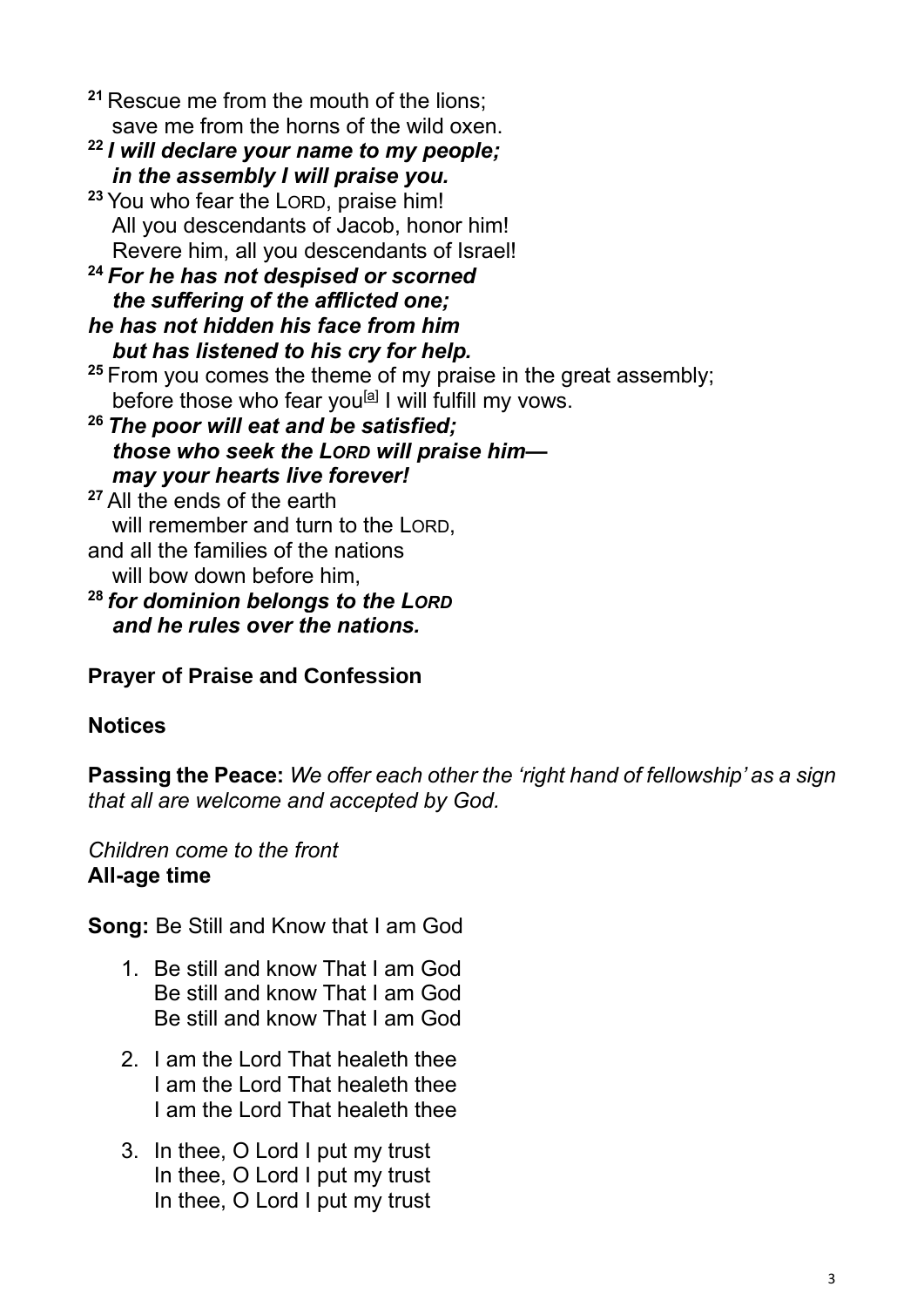### **Readings**

Galatians 3.23-29 (p.234 NT) Luke 8.26-39 (p.88 NT)

**Sermon:** The Healing Power of Christ in a Damaged and Divided World

### **Hymn: Prayer for Ukraine**

- 1. We cry to You, Oh God, come! our refrain, yearning for war to end, peace in Ukraine! Soothe all who're traumatised, shelter the ostracised, shield the demoralised, Lord, hear our prayer!
- 2. For those who're weak and worn, may hope remain, we bring our burden'd hearts, peace in Ukraine! Guard those who mourn and weep, guide those whose mis'ry's deep, grant to the weary, sleep, Lord, hear our prayer!
- 3. All those who're lacking strength may love sustain, our trust is all in You, peace in Ukraine! Drape them in comfort-shawls, dress wounds from fires and falls, draw forth new kindness calls, Lord, hear our prayer!
- 4. For those in agony, anguish and pain, we lift our voices, Lord, peace in Ukraine! Hear our entreaty, now, goodness and grace endow, bring peace! To You, we bow, Lord, hear our prayer!

Words: Helen Pugh 2022 Tune: BETHANY – Lowell Mason (1792-1872) 1856 Reproduced with Permission under CCLI License #382179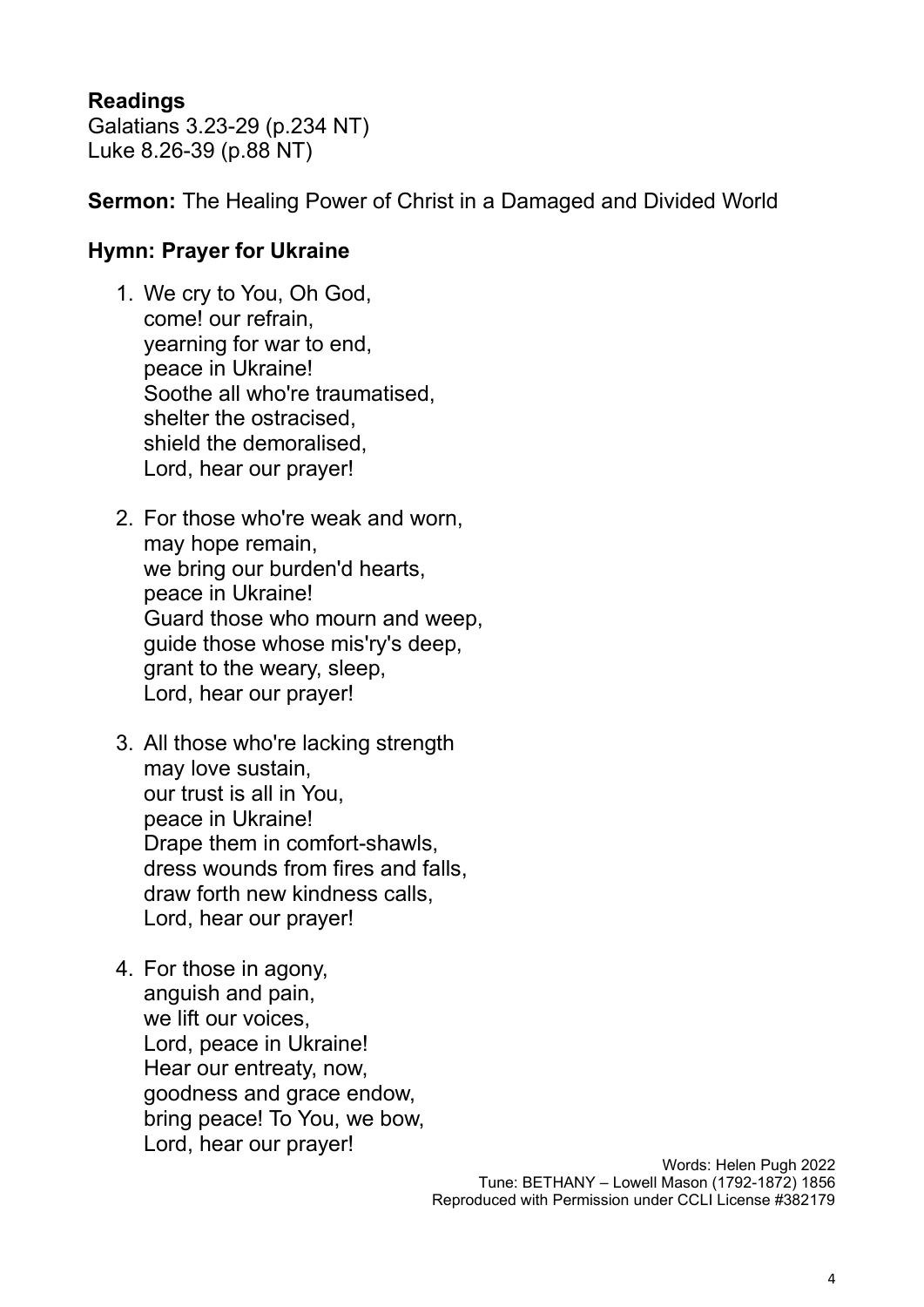## **Prayers for others**

### **We will sing the Lord's Prayer** (WOV 676)

#### **A Musical Offering**

Lynley and Grahame will play a version of the 23<sup>rd</sup> Psalm and you are invited to follow the words in WOV 81

**Offering:** *Our freewill offering to support the mission and Church of Jesus Christ will be received. As God gives to us, so let us give to God and to all those who wait for the love of God in so many ways. Donations for the Food Bank are placed in a supermarket trolley.* 

**Dedication** of the offering (*please stand)* 

**Hymn:** We Shall Go Out with Hope of Resurrection (Tune: Londonderry Air)

- 1. We shall go out, with hope of resurrection We shall go out, from strength of strength go on: We shall go out and tell our stories boldly, Tell of a love that will not let us go. We'll sing our songs of wrongs that can be righted, We'll dream our dream of hurts that can be healed. We'll weave a cloth of all the world united. Within a vision of the Christ who sets us free.
- 2. We'll give a voice to those who have not spoken, We'll find the words for those whose lips are sealed, We'll make the tunes for those who sing no longer, Vibrating love alive in every heart. We'll share our joy with those who are still weeping, Chant hymns of strength for hearts that break in grief, We'll leap and dance the resurrection story, Including all within the circles of our love.

June Boyce Tillman Reproduced with permission under CCLI Licence#382179

### **Benediction**

*Amen, amen, amen* (sung)

*Please remain standing as the Bible is processed out. Thank you for sharing in worship this morning. Please come through to the hall for morning tea.*